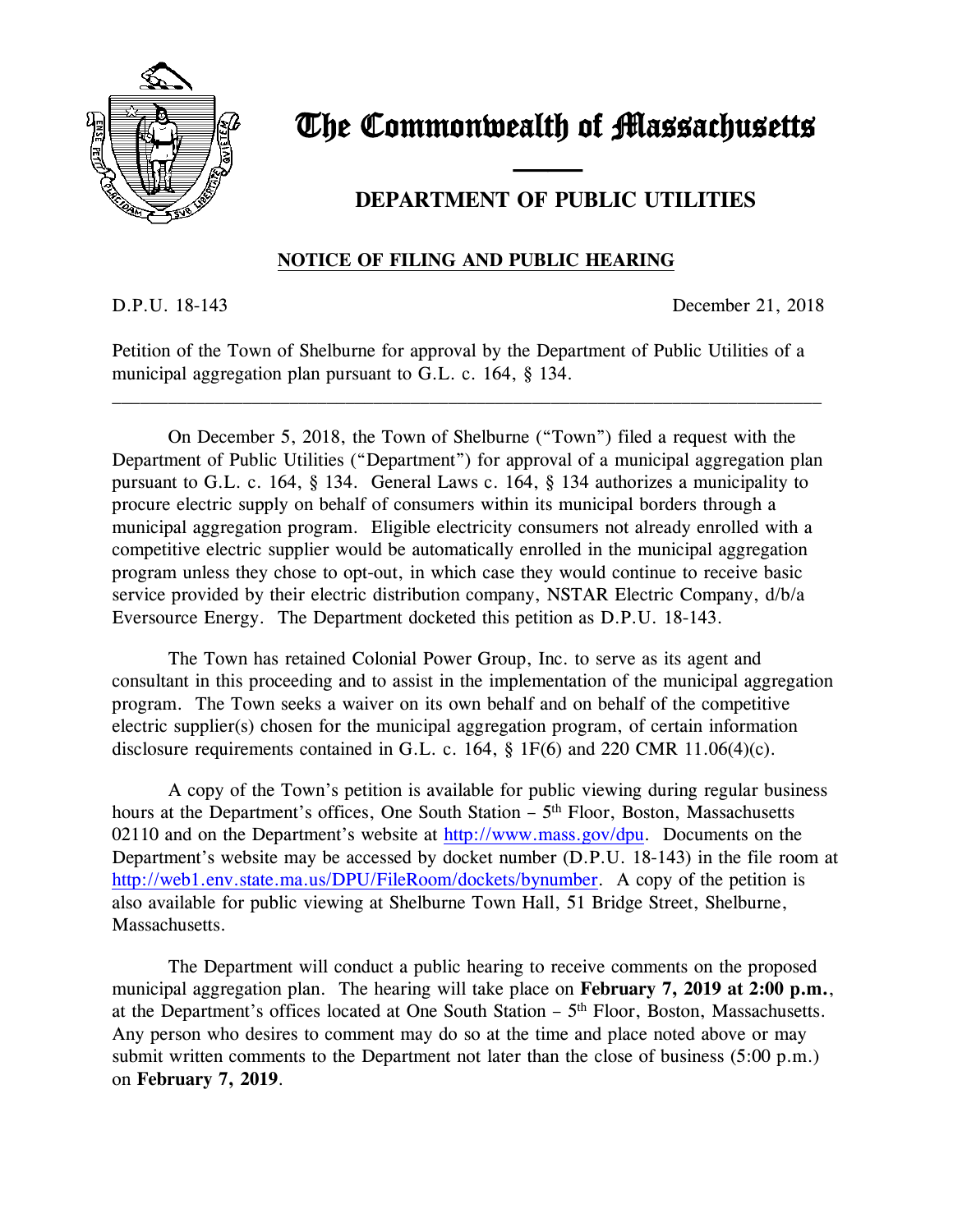An original hard copy of all written comments must be filed with Mark D. Marini, Secretary, Department of Public Utilities, One South Station, 5<sup>th</sup> Floor, Boston, Massachusetts 02110. One copy of all written comments must also be sent to Sarah Smegal, Hearing Officer at the Department of Public Utilities. One copy of all written comments should also be sent to counsel for the Town's agent, James M. Avery, Esq., Pierce Atwood LLP, 100 Summer Street, Boston, Massachusetts 02110.

All documents should also be submitted to the Department in electronic format using one of the following methods: (1) by e-mail attachment to  $dpu$  efiling@mass.gov and to the Hearing Officer, Sarah Smegal, [Sarah.Smegal@mass.gov,](mailto:Sarah.Smegal@mass.gov) or (2) on a CD-ROM. The text of the e-mail or CD-ROM must specify: (1) the docket number of the proceeding (D.P.U. 18-143); (2) the name of the person or company submitting the filing; and (3) a brief descriptive title of the document. The electronic filing should also include the name, title, and telephone number of a person to contact in the event of questions about the filing. The electronic file name should identify the document, but should not exceed 50 characters in length. All documents submitted in electronic format will be posted on the Department's website: [http://www.mass.gov/dpu.](http://www.mass.gov/dpu)

Reasonable accommodations at public or evidentiary hearings for people with disabilities are available upon request. Contact the Department's ADA Coordinator at [DPUADACoordinator@mass.gov](mailto:DPUADACoordinator@mass.gov) or (617) 305-3642. Include a description of the accommodation you will need, including as much detail as you can. Also include a way the Department can contact you if we need more information. Please provide as much advance notice as possible. Last minute requests will be accepted, but may not be able to be accommodated. In addition, to request materials in accessible formats (Braille, large print, electronic files, audio format), contact the Department's ADA Coordinator at [DPUADACoordinator@mass.gov](mailto:DPUADACoordinator@mass.gov) or (617) 305-3642.

Any person desiring further information regarding the Town's filing should contact James Avery, Esq. at (617) 488-8125. Any person desiring further information regarding this notice should contact Sarah Smegal, Hearing Officer, Department of Public Utilities, at (617) 305-3500.